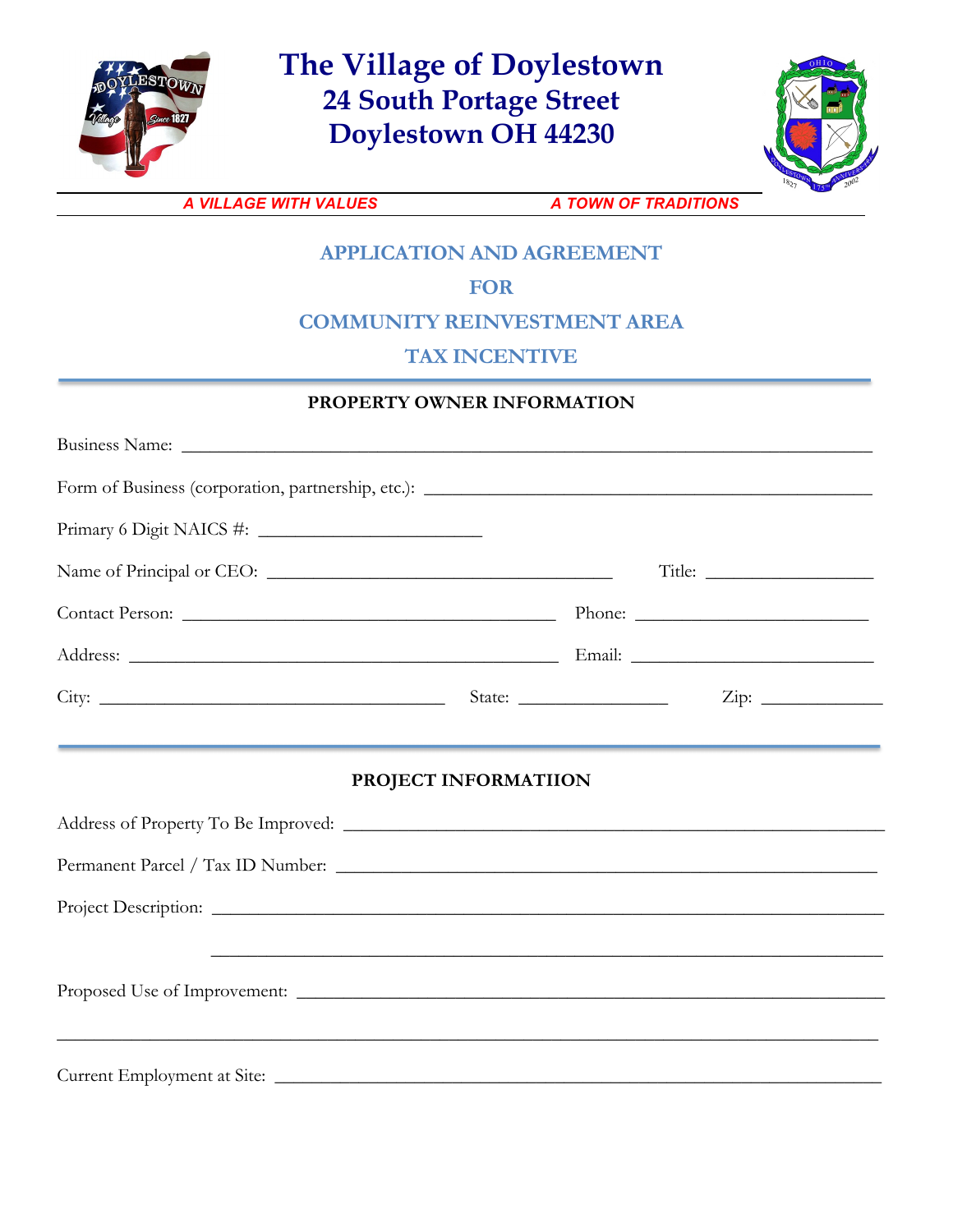#### **APPLICATION AND AGREEMENT COMMUNITY REINVESTMENT AREA TAX INCENTIVE PAGE** 2

| Will Relocation Be From Another Site in Ohio:           | Yes<br>$\rm No$                                                                                                                                                                                                                                                                                                     |
|---------------------------------------------------------|---------------------------------------------------------------------------------------------------------------------------------------------------------------------------------------------------------------------------------------------------------------------------------------------------------------------|
|                                                         |                                                                                                                                                                                                                                                                                                                     |
|                                                         |                                                                                                                                                                                                                                                                                                                     |
| Estimated Amount Of New Payroll: \$                     |                                                                                                                                                                                                                                                                                                                     |
|                                                         | Estimated Number of Jobs To Be Retained On Site: ________________________________                                                                                                                                                                                                                                   |
| Estimated Payroll Of Jobs To Be Retained On Site: \$    |                                                                                                                                                                                                                                                                                                                     |
|                                                         |                                                                                                                                                                                                                                                                                                                     |
| Type of Project:<br>Commercial                          | Office<br>Industrial<br>Residential                                                                                                                                                                                                                                                                                 |
| New Building                                            | Addition<br>Remodel                                                                                                                                                                                                                                                                                                 |
| <b>Estimated Cost of Improvements:</b>                  |                                                                                                                                                                                                                                                                                                                     |
| Acquisition of Building                                 | $\frac{1}{2}$ $\frac{1}{2}$ $\frac{1}{2}$ $\frac{1}{2}$ $\frac{1}{2}$ $\frac{1}{2}$ $\frac{1}{2}$ $\frac{1}{2}$ $\frac{1}{2}$ $\frac{1}{2}$ $\frac{1}{2}$ $\frac{1}{2}$ $\frac{1}{2}$ $\frac{1}{2}$ $\frac{1}{2}$ $\frac{1}{2}$ $\frac{1}{2}$ $\frac{1}{2}$ $\frac{1}{2}$ $\frac{1}{2}$ $\frac{1}{2}$ $\frac{1}{2}$ |
| Additions/New Construction                              | $\frac{1}{2}$ $\frac{1}{2}$ $\frac{1}{2}$ $\frac{1}{2}$ $\frac{1}{2}$ $\frac{1}{2}$ $\frac{1}{2}$ $\frac{1}{2}$ $\frac{1}{2}$ $\frac{1}{2}$ $\frac{1}{2}$ $\frac{1}{2}$ $\frac{1}{2}$ $\frac{1}{2}$ $\frac{1}{2}$ $\frac{1}{2}$ $\frac{1}{2}$ $\frac{1}{2}$ $\frac{1}{2}$ $\frac{1}{2}$ $\frac{1}{2}$ $\frac{1}{2}$ |
| Improvements to existing buildings                      | $\frac{1}{2}$ $\frac{1}{2}$ $\frac{1}{2}$ $\frac{1}{2}$ $\frac{1}{2}$ $\frac{1}{2}$ $\frac{1}{2}$ $\frac{1}{2}$ $\frac{1}{2}$ $\frac{1}{2}$ $\frac{1}{2}$ $\frac{1}{2}$ $\frac{1}{2}$ $\frac{1}{2}$ $\frac{1}{2}$ $\frac{1}{2}$ $\frac{1}{2}$ $\frac{1}{2}$ $\frac{1}{2}$ $\frac{1}{2}$ $\frac{1}{2}$ $\frac{1}{2}$ |
| Machinery & Equipment                                   | $\frac{1}{2}$ $\frac{1}{2}$ $\frac{1}{2}$ $\frac{1}{2}$ $\frac{1}{2}$ $\frac{1}{2}$ $\frac{1}{2}$ $\frac{1}{2}$ $\frac{1}{2}$ $\frac{1}{2}$ $\frac{1}{2}$ $\frac{1}{2}$ $\frac{1}{2}$ $\frac{1}{2}$ $\frac{1}{2}$ $\frac{1}{2}$ $\frac{1}{2}$ $\frac{1}{2}$ $\frac{1}{2}$ $\frac{1}{2}$ $\frac{1}{2}$ $\frac{1}{2}$ |
| Furniture & Fixtures                                    | \$<br><u> 1989 - Johann Harry Harry Harry Harry Harry Harry Harry Harry Harry Harry Harry Harry Harry Harry Harry Harry</u>                                                                                                                                                                                         |
| Inventory                                               | \$                                                                                                                                                                                                                                                                                                                  |
| <b>Total New Investment</b>                             | \$<br><u> 1989 - Johann Barbara, martxa alemaniar a</u>                                                                                                                                                                                                                                                             |
| Percentage of Abatement Requested: ___________________% |                                                                                                                                                                                                                                                                                                                     |
|                                                         |                                                                                                                                                                                                                                                                                                                     |